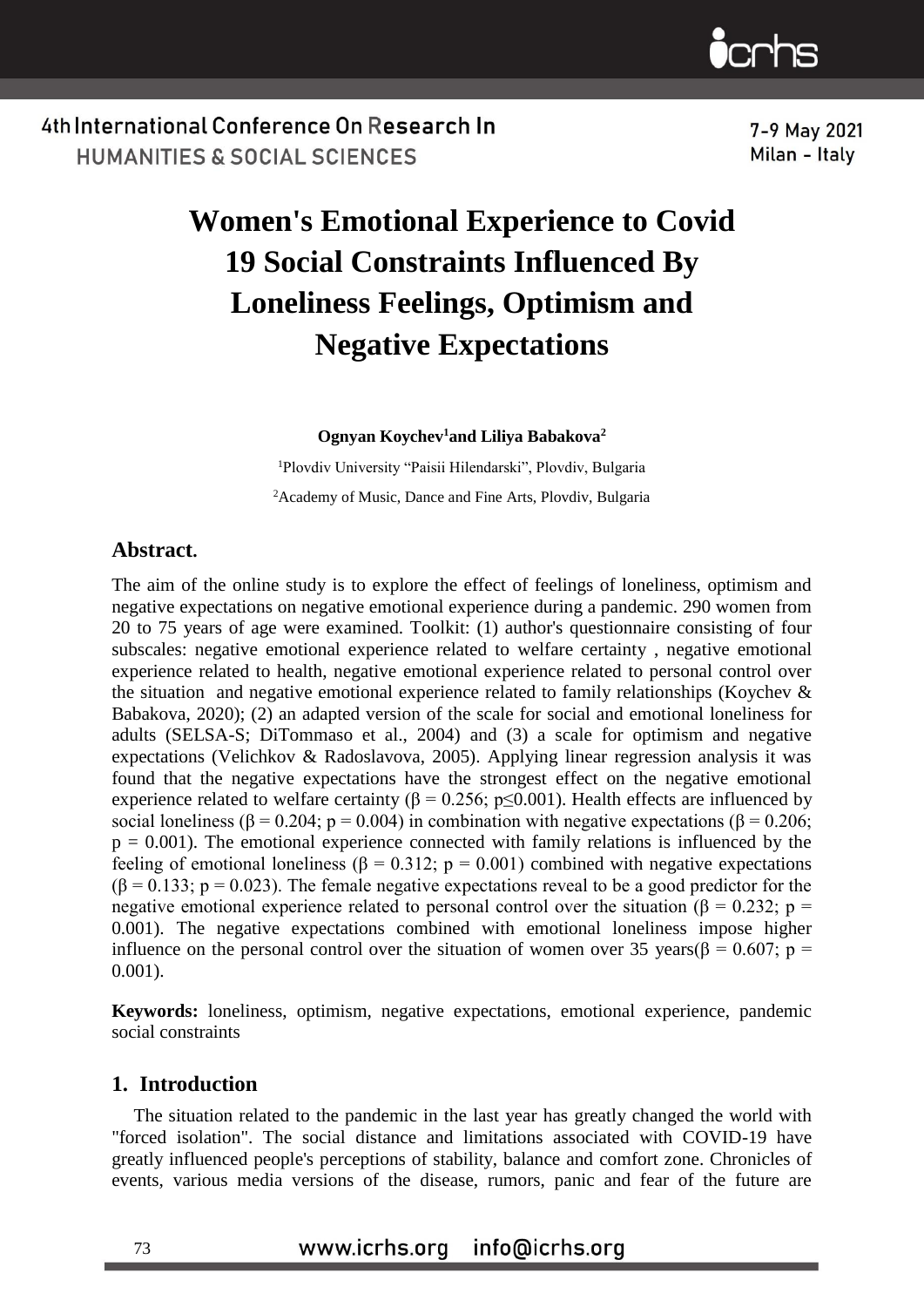

7-9 May 2021 Milan - Italy

associated with uncertainty and unpredictability in the future. In "forced isolation" a person falls into a state of uncertainty, which is even more stressful than the knowledge of the actual expected negative consequences (Sidyacheva & Zotova, 2020).

#### **1.1 Loneliness and negative emotional experience**

Halford et al. found that social distance was one of the main measures used to prevent coronavirus, but "this approach can have harmful side effects, such as loneliness and exacerbation and exacerbation of existing mental illness, which in turn are suicidal factors." (Halford et al., 2020).

There is much evidence in the psychological literature pointing to other destructive functions of loneliness on psychological well-being and health. For example, it is also a predictor of unhealthy behaviors (Newall et al., 2012) such as smoking (Theeke, 2010), increased cardiovascular resistance and increased systolic blood pressure (Hawkley et al., 2010), impaired mental health and cognitive functions (Cacioppo & Hawkley, 2009), hospitalization (Löfvenmark, et al. 2009), and mortality (Shankar et al., 2011). Loneliness has been identified as a risk factor for depressive symptoms in both cross-sectional studies (Nolen-Hoeksema & Ahrens, 2002) and longitudinal studies (Heiniken & Kauppinen, 2004). Loneliness is considered to be more significant for women especially the elderly in causing mental health problems like emotional distress and depression (Bhawana Singh & Kiran, 2013).

#### **1.2 Optimism, negative expectations and individual emotional experience.**

The positive role of optimism as a cognitive construct has been reported in the work of Carver and Scheier (2010). They point out that optimistic people make an effort to achieve their goals, and people with a pessimistic attitude often give up their efforts to achieve them. The authors conclude that there is a relationship between optimism and indicators of psychological and physical health.

Duy and Yıldız (2017) prove the mediating role of self-esteem in the relationship of optimism with subjective well-being. Research has also shown that not all forms of optimism affect well-being equally and that negative expectations can lead to depression and feelings of invulnerability to anxiety (Kleiman et al., 2015).

According to Hecht (2013), people's tendency to optimism or pessimism is explained by the fact that optimism and pessimism are associated with different hemispheres of the cerebral cortex. He believes that high self-esteem, the tendency to focus on the positive aspects of the situation, as well as the optimistic belief in the future are related to the physiological activity in the left hemisphere. The tendency to focus on negative assessment and exaggerate its significance, low self-esteem, as well as a pessimistic view of the future are associated with neurophysiological processes in the right hemisphere.

## **1.3. Lonelines and optimism in women's emotional experience.**

Studying female college students and young nuns Neto and Baros observed that optimism correlated negatively with loneliness and they concluded that less optimistic girls might not be successful ennough in making sustainable relations with close ones and thus they fall in loneliness experience (Neto & Barros, 2003). Ben-Zur found out negative correlation

#### www.icrhs.org info@icrhs.org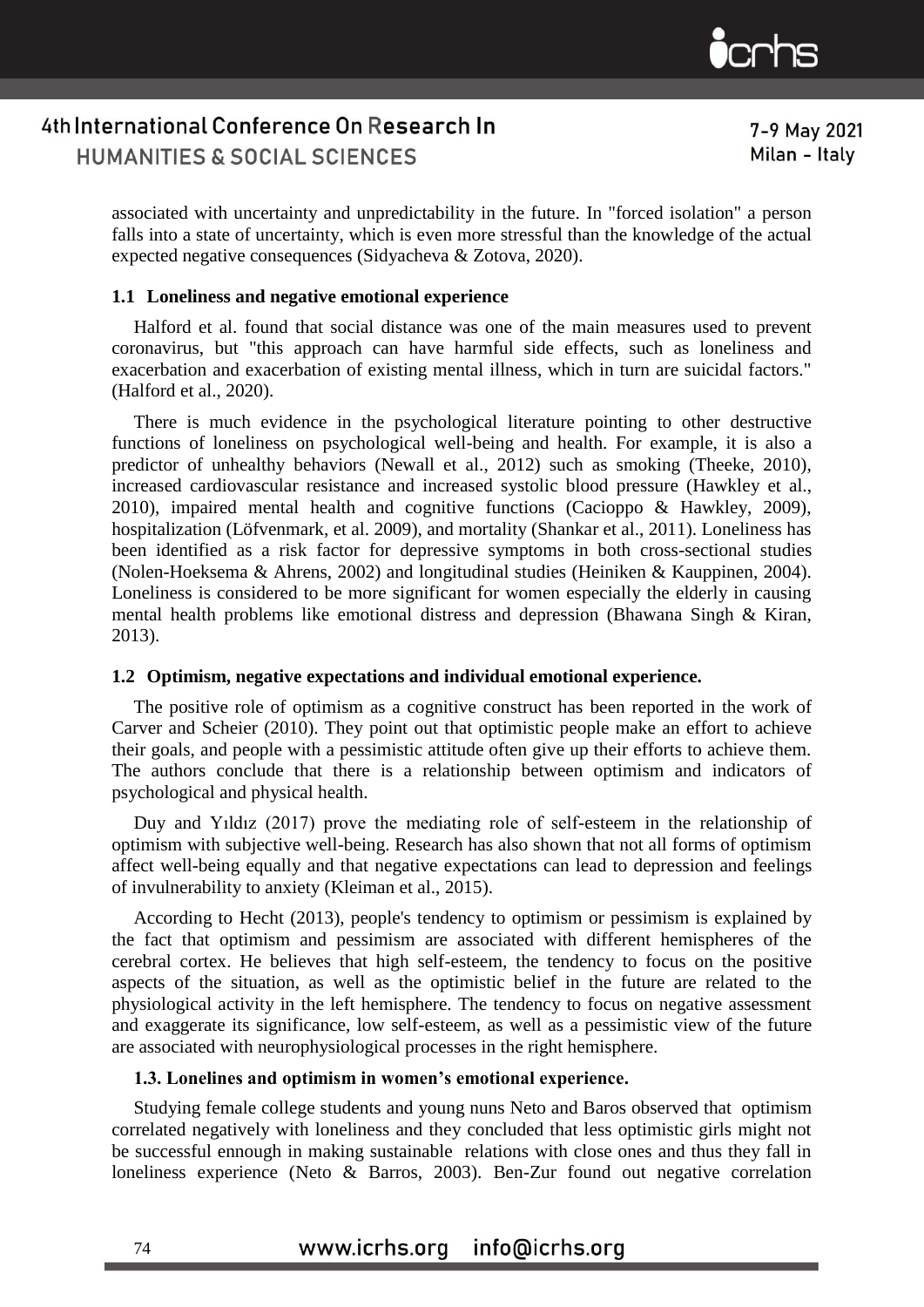

7-9 May 2021 Milan - Italy

between loneliness and optimism studying individuals with different marital status. Her research showed that well-being was positively contributed by optimism and negatively contributed by loneliness in all individuals independent from their marital status (Ben-Zur, 2012). Examining divorcee women Mishra and Mishra confirmed the tendency that optimism has been positively related to well-being while loneliness correlates negatively with the same variable (Mishra & Mishra, 2020).

# **2. Online study of female negative emotional experince in relation to loneliness, optimism and negative expectation during pandemic.**

# *2.1 Method*

 **The purpose** of the present study was to examine how feelings of loneliness, optimism, and negative expectations affect female negative emotional experience during a pandemic.

## *2.1.1 Target group*

290 women have been examined in april and may 2020. 43.7% of them were 20 to 35 years of age, 53,9 % were between 36 and 65 years and 2,4% over 65 years of age. The prevailing part of the female subjects (86%) was highly educated having Bachelor or Master Degree and the rest of the women (14%) had a high school educational level. More than half of the participants in the study (58,3%) were having full time paid jobs. The rest were part time paid or retired.

## *2.1.2 Toolkit*

(1) author's questionnaire consisting of four subscales: negative emotional experience related to welfare certainty ( $\alpha = 0.867$ ), negative emotional experience related to health ( $\alpha =$ 0.884), negative emotional experience related to personal control over the situation (0.863) and negative emotional experience related to family relationships ( $\alpha = 0.877$ ) (Koychev & Babakova, 2020);

(2) an adapted version of the scale for social and emotional loneliness for adults (SELSA-S; DiTommaso et al., 2004), containing three subscales: social loneliness, emotional loneliness and intimate-relational loneliness. The scale has been adapted for Bulgarian cultural context by Aleksandrova (Aleksandrova, N., 2015);

(3) a scale for optimism and negative expectations (Velichkov & Radoslavova., 2005).

The study had been conducted online. Data were processed using SPSS statistical software, version 21. Descriptive and statistical methods were used: descriptive statistics, mean analysis, multivariate analysis of variance, regression analysis and cluster analysis.

## **2.2** *Results*

The comparative analysis of the mean values of the "Negative emotional experience", "Loneliness", "Optimism and negative expectations" scales gives an opportunity to differentiate the age variability according to the above parameters (Tab. 1).

*Table 1. Comparative analysis of the mean values on the scales "negative experience", "loneliness" and "optimism and negative expectations" by "age" factor*

#### www.icrhs.org info@icrhs.org

75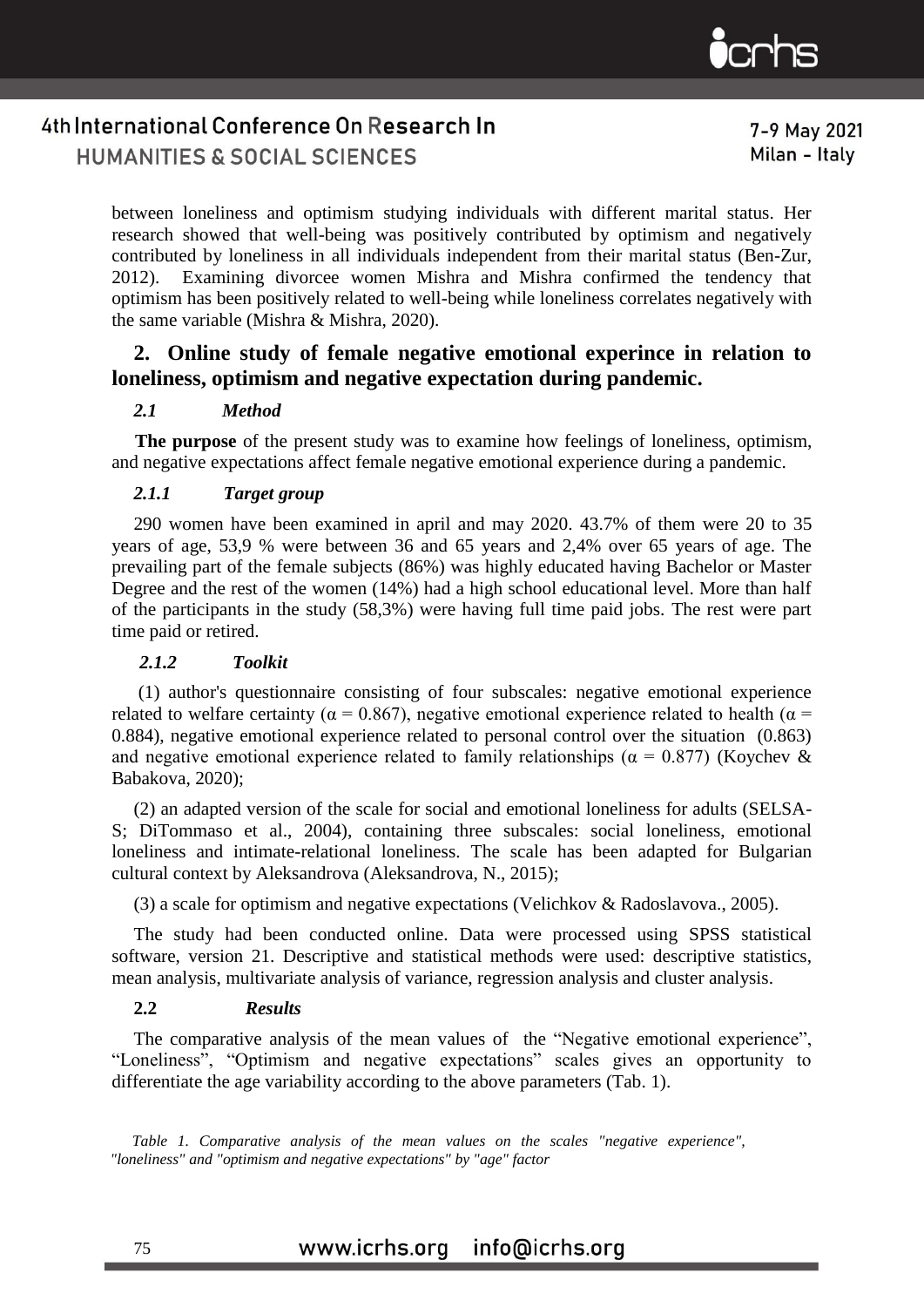# $\bullet$  crhs

# 4th International Conference On Research In HUMANITIES & SOCIAL SCIENCES

7-9 May 2021 Milan - Italy

| Variable              | Age                 | $\mathbf N$ | M       | $\sigma$ | Student's T-<br>test | $\mathbf{P}$ |
|-----------------------|---------------------|-------------|---------|----------|----------------------|--------------|
|                       | early<br>adulthood  | 128         | 17.3594 | 6.66609  | 2.019                | 0,004        |
| Welfare certainty     | middle<br>adulthood | 158         | 15.8797 | 5.72441  | 1.987                |              |
| Health                | early<br>adulthood  | 128         | 13.3047 | 4.38781  | .027                 | 0,218        |
|                       | middle<br>adulthood | 158         | 13.2911 | 4.00048  | .027                 |              |
|                       | early<br>adulthood  | 128         | 8.4297  | 4.63755  | 1.411                | 0,159        |
| Personal relations    | middle<br>adulthood | 158         | 7.6899  | 4.21387  | 1.397                |              |
|                       | early<br>adulthood  | 128         | 20.8281 | 7.22213  | 1.217                | 0,100        |
| Personal control      | middle<br>adulthood | 158         | 19.8354 | 6.54710  | 1.205                |              |
|                       | early<br>adulthood  | 126         | 11.2143 | 5.89998  | $-1.438$             | 0,368        |
| Social loneliness     | middle<br>adulthood | 158         | 12.2658 | 6.29368  | $-1.449$             |              |
|                       | early<br>adulthood  | 126         | 9.2460  | 6.35445  | 1.428                | 0,014        |
| Emotional loneliness  | middle<br>adulthood | 158         | 8.2975  | 4.83947  | 1.386                |              |
|                       | early<br>adulthood  | 126         | 16.9048 | 10.24611 | 2.348                | 0,155        |
| Romantic loneliness   | middle<br>adulthood | 156         | 14.1731 | 9.26259  | 2.323                |              |
|                       | early<br>adulthood  | 128         | 39.9531 | 7.11753  | $-.649$              | 0,299        |
| Optimism              | middle<br>adulthood | 158         | 40.5253 | 7.63807  | $-.654$              |              |
|                       | early<br>adulthood  | 128         | 19.2422 | 5.27921  | .013                 | 0,686        |
| Negative expectations | middle<br>adulthood | 158         | 19.2342 | 5.15884  | .013                 |              |

Table 1 shows that there are statistically significant differences on the scale "Welfare Certainty" and the scale "Emotional loneliness". Women in early adulthood are more likely to

# www.icrhs.org info@icrhs.org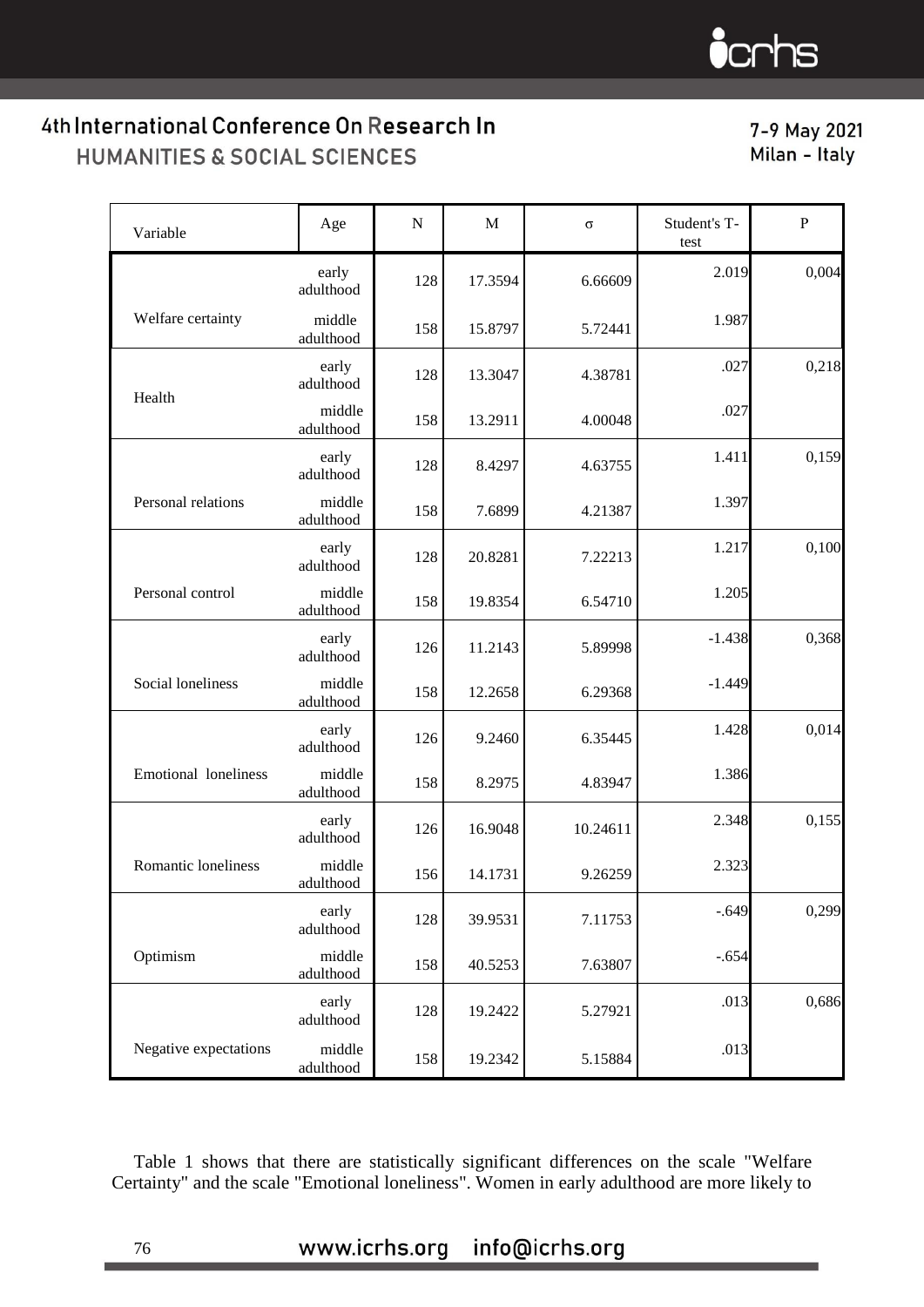

experience negative feelings related to welfare certainty than women over 35 years of age. Also, younger women are at greater risk of experiencing emotional loneliness, i.e. experiencing loneliness in their family, lack of understanding and support from loved ones.

The more intense welfare worries of the younger women were probably due to the fact of the beginning of their career development and their early stage of building their professional identity. Several possibilities may reason this assumption: 1. Frequent workplace changes that affect income sustainability; 2. Beginners higher risk of redundancy; 3. Planning or going into maternity leave. Each of these possibilities or their accumulation might raise the worries about the welfare sustainability during pandemic period.

In the same time the figures of the age variations in the "Negative feelings experienced in connection with welfare certainty" scale reveal a gradual decreasing of older women's concerns about their financial problems  $(F=1,790; p=0,115)$ .

The tendency that financial security concerns gradually decrease with women's age growth is shown on Figure 1. Over the years and with the accumulation of work experience, women have the opportunity to get a permanent job, which allows them to stay longer and provide them with more stable finances that create higher welfare certainty.

*Figure 1. ANOVA on the scale "Negative feelings experience related to welfare certainty" scale and the "age" factor.*



Negative experience connected to welfare certainty

Younger women seem at greater risk of experiencing emotional loneliness than older women as shown on Tab. 1. The feeling of lack of understanding and support from family members among younger women may be due to the fact that many of them have not yet started their own family or are just starting one. Lack of intergenerational continuity can also provoke an experience of emotional loneliness in younger women.

By linear regression analysis it was found that women's negative expectations had the strongest impact on the emotional experience related to welfare certainty ( $\beta = 0.256$ ; p≤0.001). This trend did not apply to women under the age of 25, and also to women between 56-65 years, where there was another trend. The oldest group of women experiencing social loneliness was most vulnerable to material security experiences. (β = 0.485; p = 0.014). For the group of women between 36-45 years, it is characteristic that in addition to negative

#### www.icrhs.org info@icrhs.org

77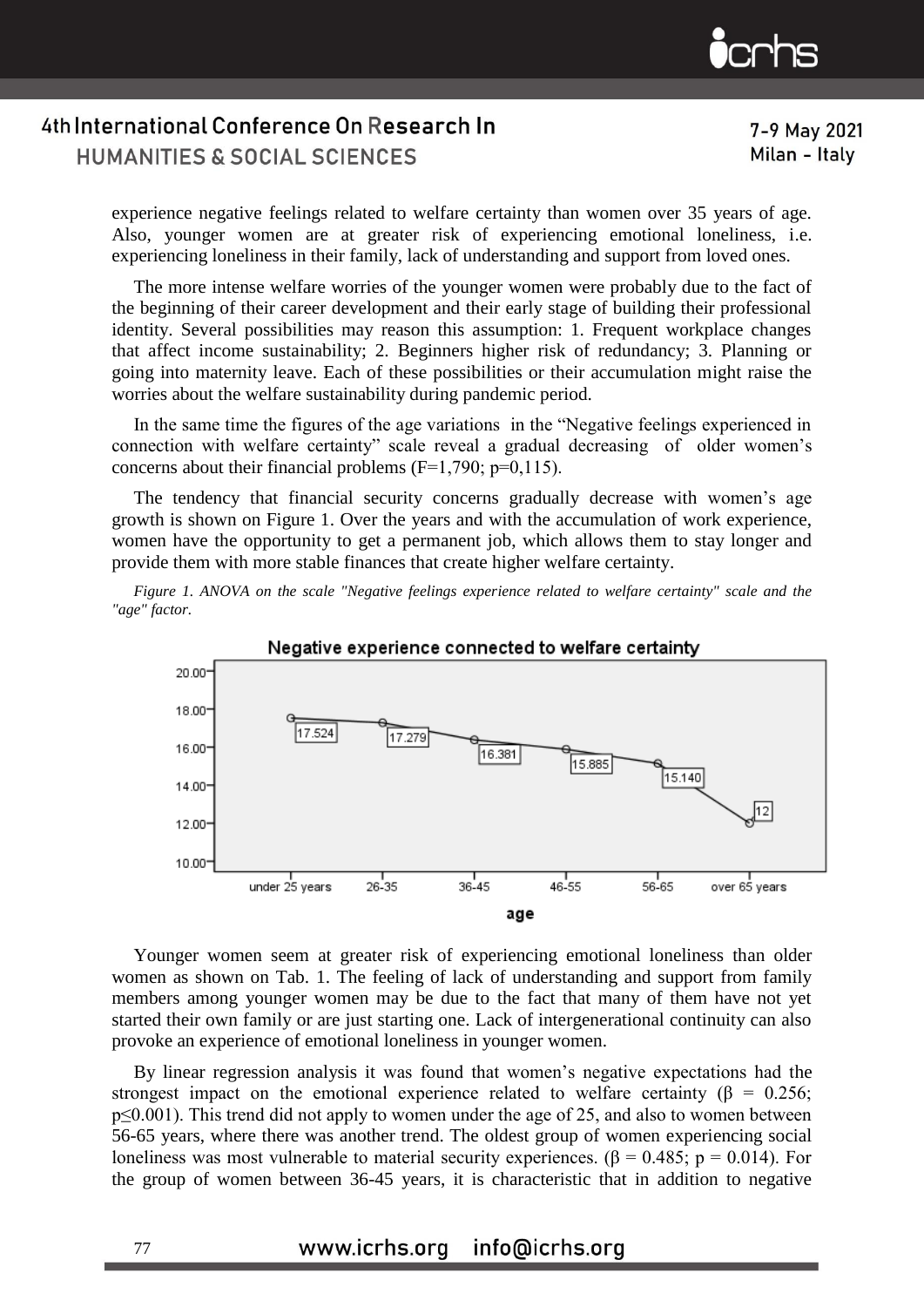

7-9 May 2021 Milan - Italy

expectations, positive expectations also negatively affect the emotional experience related to welfare certainty (β = -0.313; p = 0.024).

Health worries and fears were most strongly affected by social loneliness ( $\beta = 0.204$ ; p = 0.004) in combination with negative expectations ( $\beta = 0.206$ ; p $\leq 0.001$ ). This trend is most common in women between 36-45 years of age.

Negative emotional experience related to family relationships was influenced primarily by emotional loneliness (β = 0.312; p 
subseteq 0.001) and negative expectations (β = 0.133; p = 0.023). In the age group of 26 and 35 however, there was a reversed tendency of women's optimism to decrease negative feelings connected with family relations. Negative expectations were also a predictor for negative emotional experience related to personal control over the situation ( $\beta = 0.232$ ; p≤0.001), with a tendency for middle-aged women (46-55 years) to have emotional loneliness ( $\beta$  = 0.607; p $\leq$ 0,001).

*Figure 2. Model summarizing the relationships between negative emotional experience during a pandemic, feelings of loneliness and optimism / negative expectations in the examined group of adult women.*



Fig. 2 presents a model summarizing the relationships between negative emotional experience during a pandemic, feelings of loneliness and optimism / negative expectations in the examined group of adult women. The model shows that negative expectations, social loneliness and emotional loneliness were the most significant predictors of negative emotional experience during a pandemic. Women's negative expectations significantly affect the experience of negative feelings related to welfare certainty ( $\beta$  = 0.256), health ( $\beta$  = 0.206), as well as personal control ( $\beta$  = 0.232). Feeling of social loneliness was a predictor of experiencing health concerns ( $\beta = 0.256$ ). The feeling of lack of support from friends, acquaintances or colleagues leads to worries related to their health or that of loved ones. Feeling of emotional loneliness was a predictor of experiencing anxiety related to personal relationships, i.e. when there is misunderstanding or alienation in the family, most women in the sample report worries that family problems, quarrels or misunderstandings with the spouse, conflicts with family members may increase during a pandemic.

#### www.icrhs.org info@icrhs.org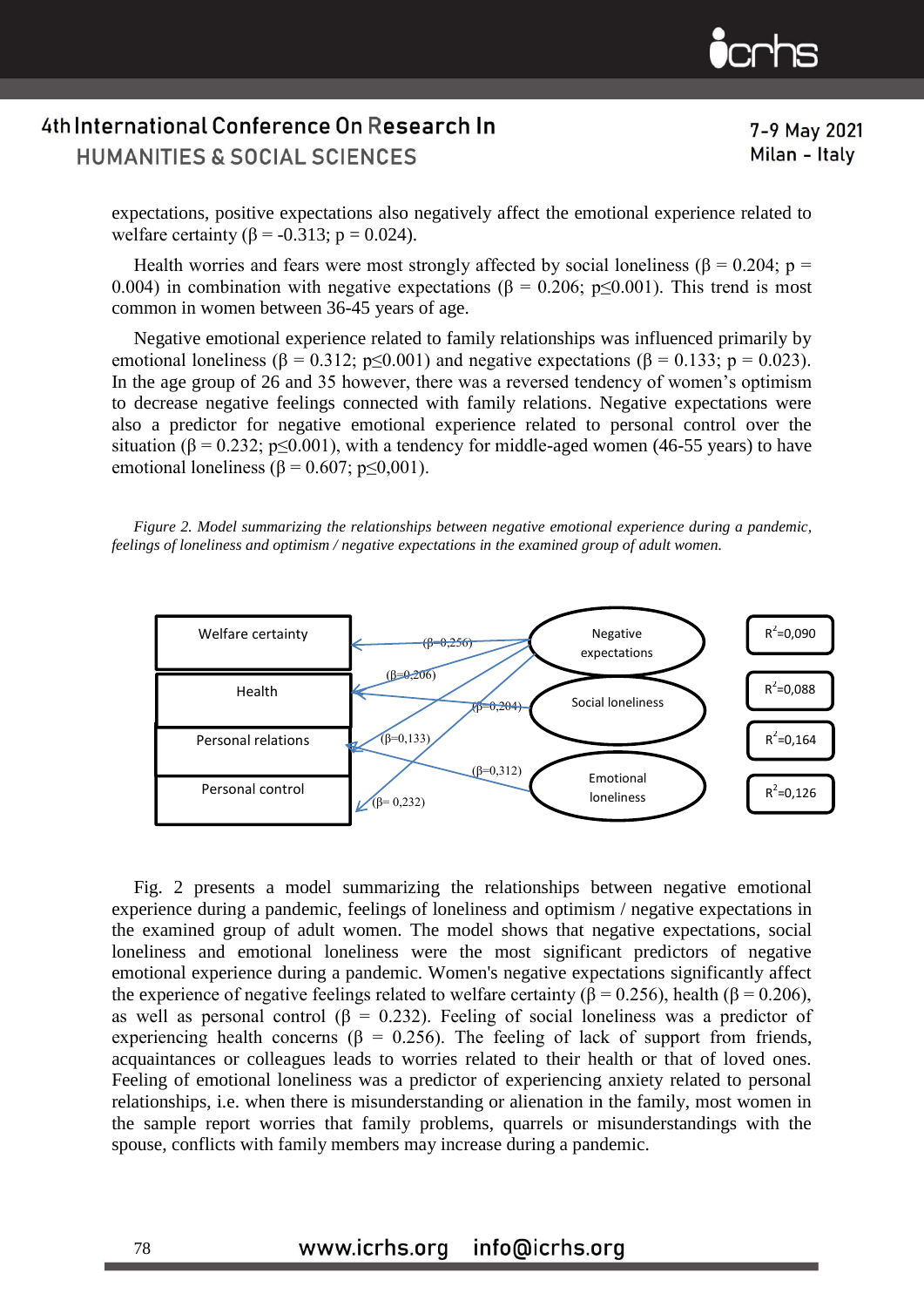

7-9 May 2021 Milan - Italy

To understand specific age variations of the examined construct relationships, a cluster analysis was performed. Women in early adulthood 20-35 years of age and women in middle and late adulthood 36-45 years of age were compared. The dendrogram on the left shows a general picture of construct relationships in the women group between 36-65 years of age. There are two main clusters: one includes negative feelings related to personal relationships, emotional loneliness and social loneliness; the other cluster includes negative feelings related to welfare certainty, health concerns, feeling of lack of personal control over the situation and negative expectations. The feeling of lack of understanding and support from family, friends and acquaintances most often leads to worries related to relationships between relatives and acquaintances, fear of conflict in the group of the older women. This in turn leads to a feeling of romantic loneliness. In this age group, the negative emotional experience connected with personal relationships was largely related to the feeling of loneliness in general. Negative emotional experience related to health and lack of control over the situation, i.e. all those events that cannot be controlled by older women, were associated with negative expectations.



*Figure 3. Data cluster analysis* 

The dendrogram on the right shows a generalized picture of the connections between negative experiences - loneliness and optimism / negative expectations in younger women

#### www.icrhs.org info@icrhs.org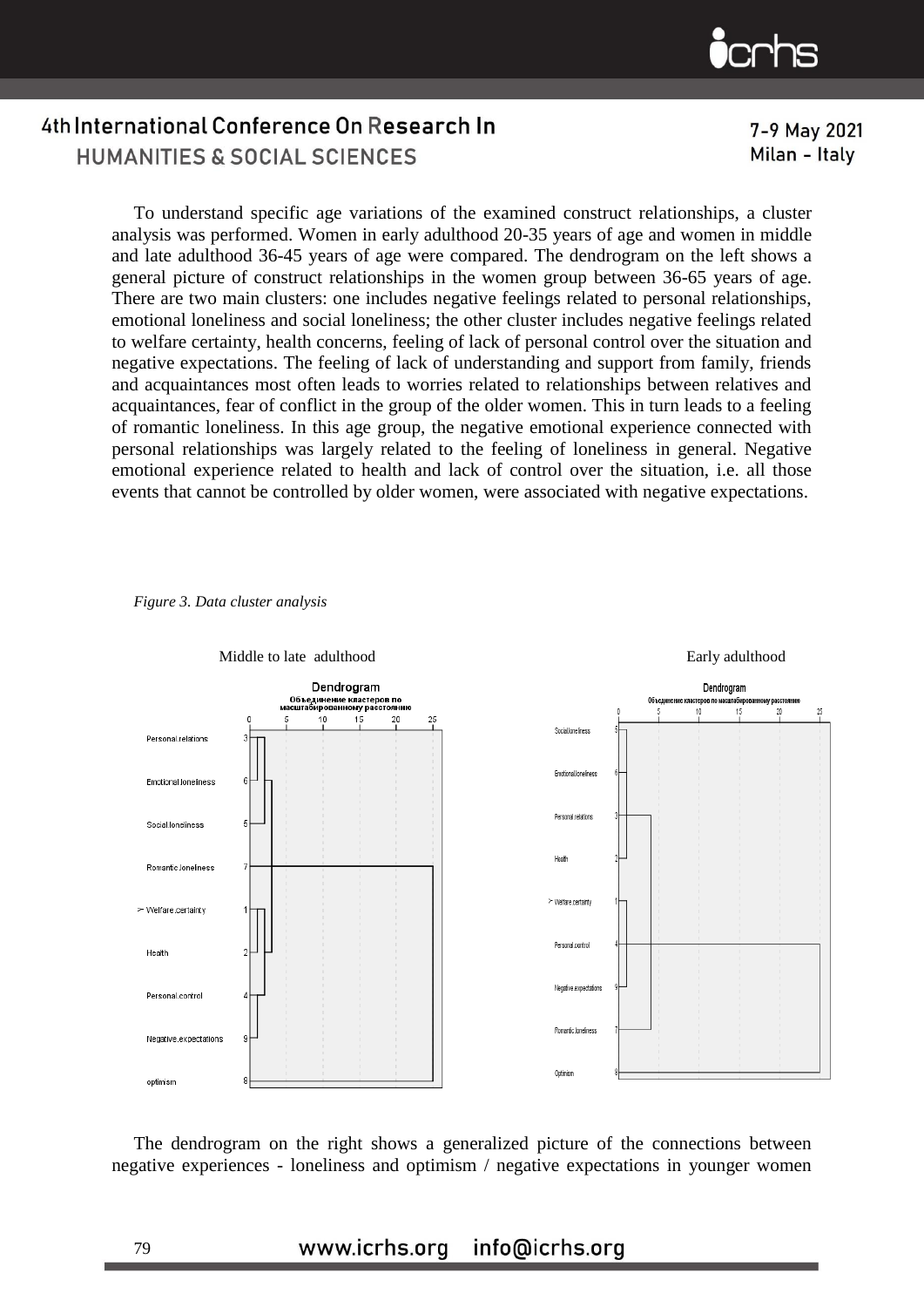

7-9 May 2021 Milan - Italy

(up to 35 years). Here the cluster structure is slightly different than in the group of older women. Loneliness was associated with negative emotional experience connected with personal relationships, but this also includes health concerns. Unlike older women, younger women experience a lack of support from friends, acquaintances, family and partner as a threat to their health or that of their loved one, which is mainly related to the fact that if something happens to them during a health pandemic, no one can help them. Similarly to the women in middle and late adulthood, the women in their early adulthood who have negative expectations tend to experience a lack of control over the situation, as well as a threat to their financial and material well-being.

#### *2.2 Discussion*

 How women react to the pandemic social restraint and which are mediators to the raising negative feelings like fears, worries, concerns, anger and discontent? It seems that women differ in their negative emmotional experience due to variables like age, loneliness feelings optimism and negative expectations. The data provided in this study is not a generally valid description of the fimale emotional experience because of the reseaech design and procedure. (1) The online form probably provoked participants who are active in the net, i.e. a group with a specific communnication culture. (2) The education level of the wommenn in the study is very high. (3) As Aleksandrova has pointed out the low educational level relates with lonrliness and high education 1 level may even be a defense to loneliness (Aleksandrova, 2017). In the same time some of the derived tendencies in this study correspond to a hypothetical model of the connections between optimism and loneliness described by Ben-Zur. According to this model high loneliness and high pessimism may be a result of third factors as neuroticism and different stressful events (Ben-Zur, 2015). This means that the correlations between high negative expectation, high social and emotional loneliness and worries about health and personal relations may be mediated by pandemic crisis or by additional personality factors

 The examined group consists of only Bulgarian women. The peculiarities of the target group create certain limitations in interpretating and transfering of the results and the conclusions.

## **3. Conclusion**

The present study found that negative expectations and feelings of loneliness are predictors of individual negative feelings provoked by social constraints during a pandemic in adult women.

The exammined women in early adulthood are more likely to experience anxiety related to their welfare certainty than older women. They also face a greater threat of experiencing emotional loneliness. However, with age, this trend gradually decreases.

Women who are pessimistic in their attitudes (having negative expectations) run the risk of experiencing worries related to their welfare certainty, health and personal control over situations.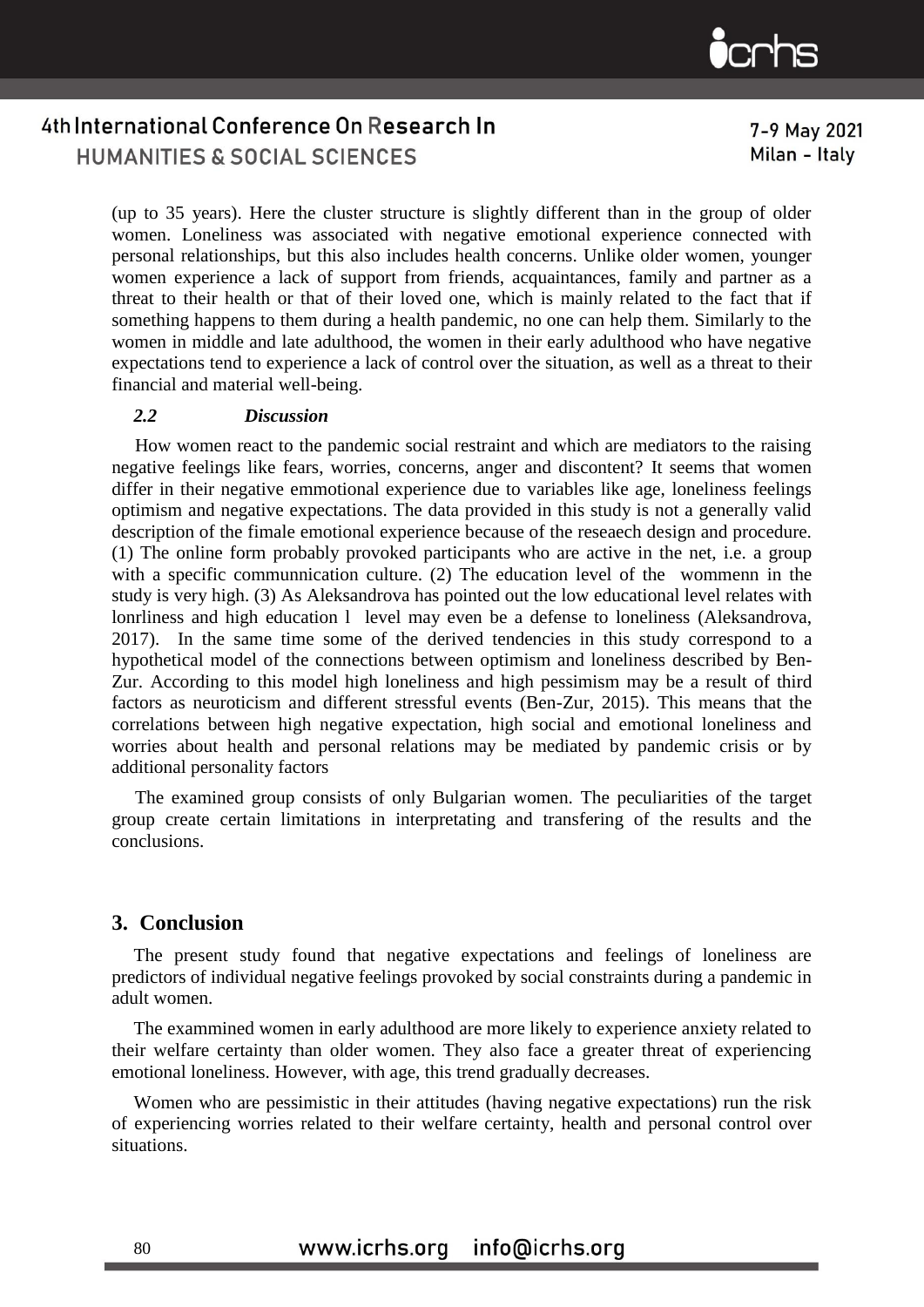

7-9 May 2021 Milan - Italy

Those female subjects who experience social loneliness are more likely to feel healthrelated worries, and those who feel lonely with their family and loved ones are at risk of negative emotions about their personal relationships.

Older and single women are more likely to experience negative emotions about personal relationships with their loved ones and acquaintances during a pandemic, while younger and single women tend to feel worries and concerns both about their personal relationships and their health.

Women's pessimism runs the risk of experiencing worries related to welfare certainty, health and personal control.

Those who experience social loneliness are more likely to feel health-related worries, and those who feel lonely with their family and loved ones are at risk of negative emotions about their personal relationships.

#### **Acknowledgment**

This paper is an output of the joint Bulgarian-Russian science project "Loneliness Versus Independence in the Life Cycle: Perspectives and Insights from Bulgaria and Russia".

## **References**

- Aleksandrova, N., Александрова, Н. (2015). *Малка книжка за голямата самота*. Изд. "Проф. Петко Венедиков", София
- Velichkov, A., & Radoslavova, М., Величков, А., Радославова, М. (2005) "Метод за оценка на оптимизъм и негативни очаквания", в*: Радославова М., Величков А. Методи за психодиагностика*, стр. 27-32, ИК Пандора Прим, София
- Ben-Zur, H. (2012) "Loneliness, optimism, and well-being among married, divorced and widowed individuals", in *The Journal of Psychology: Interdisciplinary and Applied*, 146, 1-2, pp. 23-36
- Ben-Zur, H. (2015) "Optimism and lonellines. Literature review and explanatory models" *in Sha'ked, E. & Rokach A. Adressing Loneliness. Coping, Prevention and Clinical Interventions, Routledge, Taylor & Francis Group, 2015, pp. 155-170*
- Bhawana Singh, & Kiran, U. V. (2013) "Loneliness among elderly women", in *International Journal of Humanities and Social Science Invention*, Volume 2, Issue 1, pp. 1-5
- Cacioppo, J. T., & Hawkley, L. C. (2009). "Perceived social isolation and cognition", in *Trends in Cognitive Sciences*, 13, pp. 447–454.
- Sidyaceva, N., & Zotova, L., Сидячева, Н., Зотова, Л. (2020). "Ситуация вынужденной самоизоляции в период пандемии: психологический и академический аспекты. Современные наукоемкие технологии", *Педагогические науки*, № 5, стр. 218-225